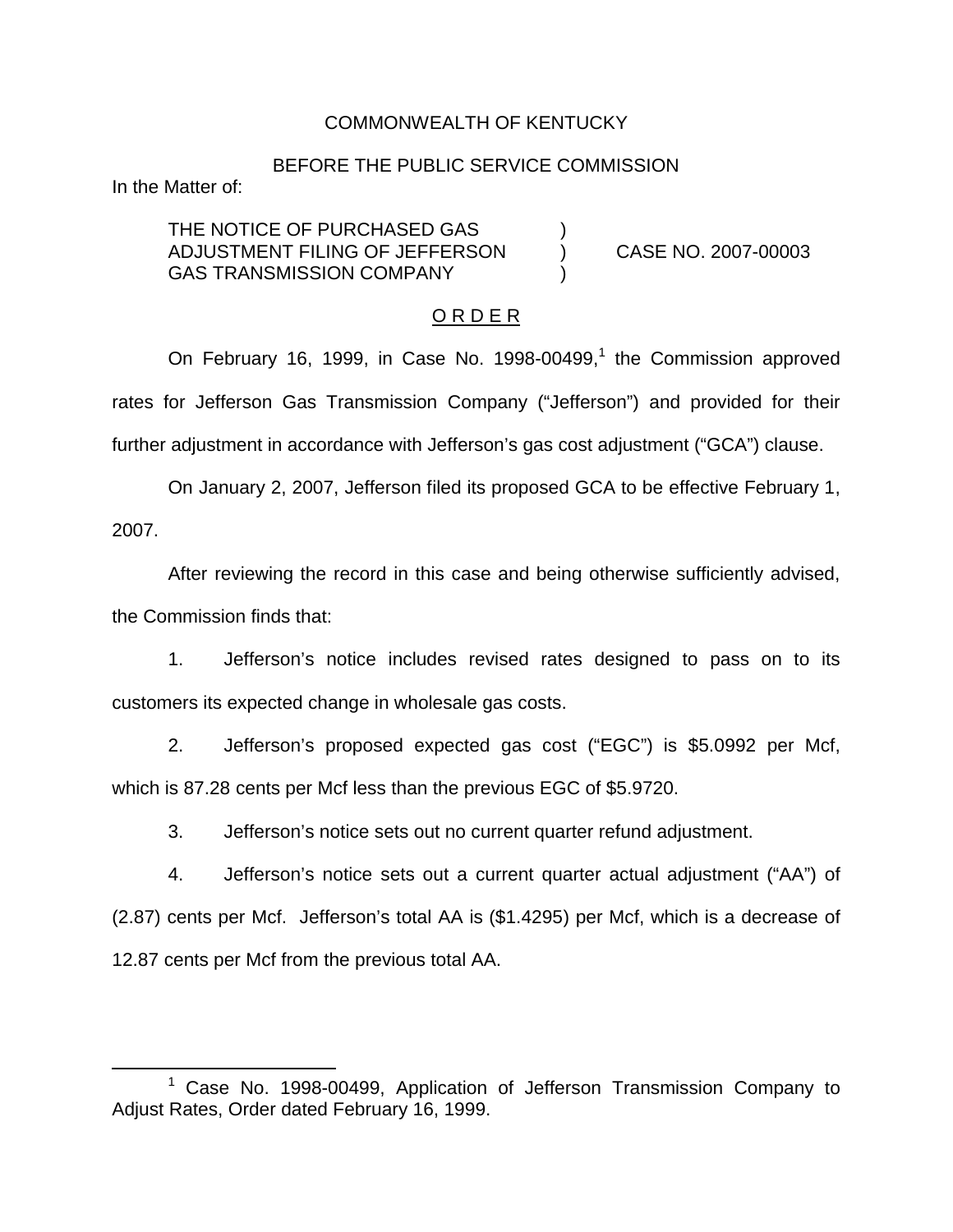5. Jefferson's GCA is \$3.6697 per Mcf, which is \$1.0015 per Mcf less than the previous GCA of \$4.6712.

6. The rates in the Appendix to this Order are fair, just, and reasonable, and should be approved for billing for service rendered by Jefferson on and after February 1, 2007.

IT IS THEREFORE ORDERED that:

1. The rates in the Appendix to this Order, attached hereto and incorporated herein, are approved for billing for service rendered by Jefferson on and after February 1, 2007.

2. Within 20 days of the date of this Order, Jefferson shall file with this Commission its revised tariffs setting out the rates authorized herein.

Done at Frankfort, Kentucky, this 23<sup>rd</sup> day of January, 2007.

By the Commission

ATTEST:

**Executive Director** 

Case No. 2007-00003